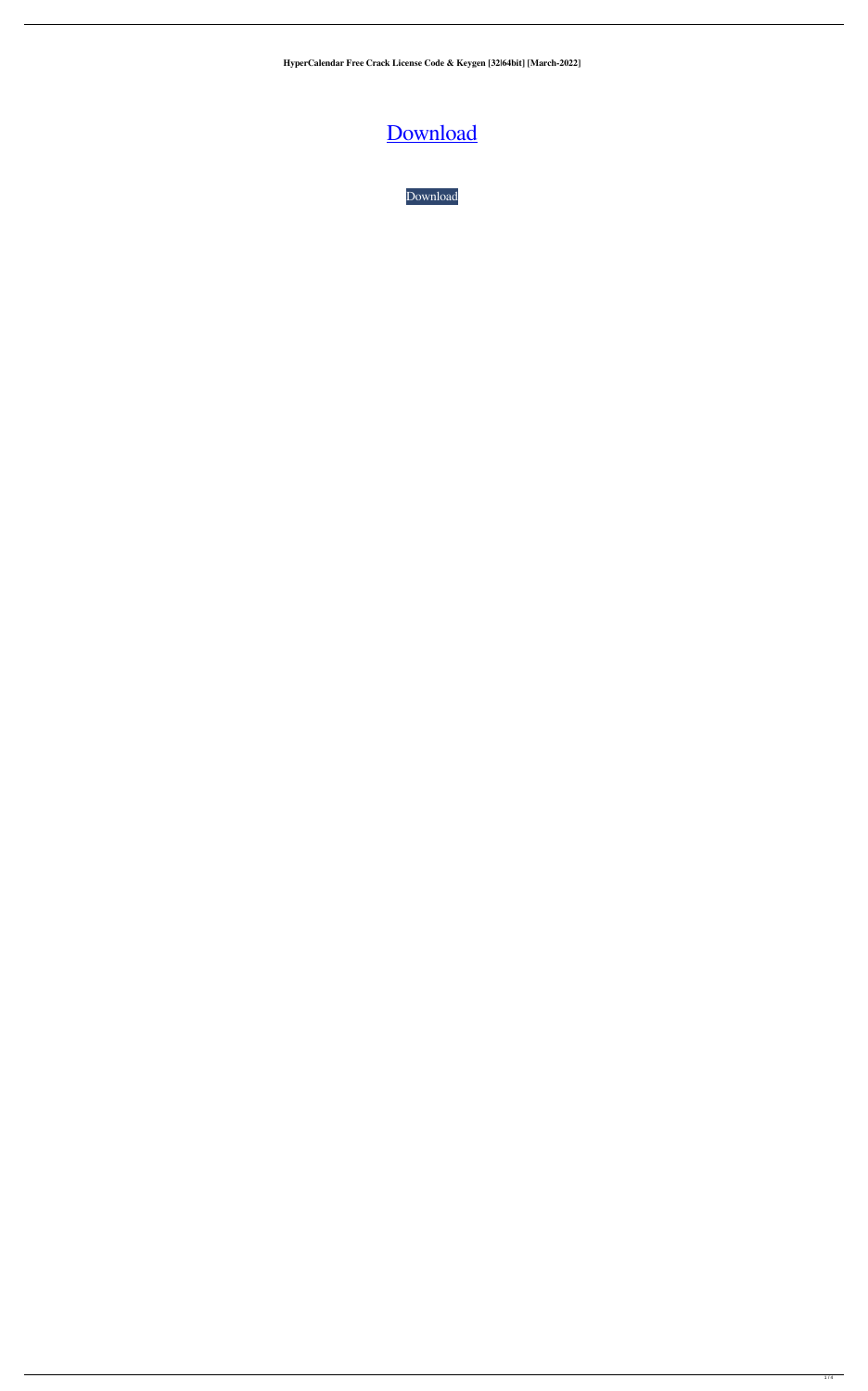HyperCalendar Free is a lightweight software application whose purpose is to help you place a transparent calendar and analog clock on your desktop, set up reminders, as well as keep a diary. The program can be passwordprotected so you can restrict other users from accessing your private information. ... What Is HyperCalendar Pro HyperCalendar Pro is a professional software application, that can help you organize your daily activities and create custom-made appointments in a transparent calendar and analog clock. With HyperCalendar Pro you can keep a detailed diary, create multi-level tasks and review the activities of the past days. Features of HyperCalendar Pro Create custom-made reminders and diary entries Create custom-made reminders and diary entries Create reminders and diary entries with a date, time and text Create reminders and diary entries with a custom text Create reminders and diary entries with a date, time and custom text ... What Is HyperCalendar Free HyperCalendar Free is a lightweight software application whose purpose is to help you place a transparent calendar and analog clock on your desktop, set up reminders, as well as keep a diary. The program can be password-protected so you can restrict other users from accessing your private information. Features of HyperCalendar Free Create custom-made reminders and diary entries Create custom-made reminders and diary entries Create reminders and diary entries with a date, time and text Create reminders and diary entries with a date, time and custom text Create reminders and diary entries with a date, time and custom text Create reminders and diary entries with a date, time, text and custom color Create reminders and diary entries with a date, time, text and custom color Create reminders and diary entries with a date, time, custom text and custom color Create reminders and diary entries with a date, time, custom text, custom color and a picture Create reminders and diary entries with a date, time, custom text, custom color, a picture and a logo Create reminders and diary entries with a date, time, custom text, custom color, a picture, a logo and notes Create reminders and diary entries with a date, time, custom text, custom color, a picture, a logo, notes and attachments Create reminders and diary entries with a date, time, custom text, custom color, a picture, a logo, notes and attachments Create reminders and diary entries with a date, time, custom text, custom color, a picture,

**HyperCalendar Free With Registration Code Download**

The KEYMACRO utility is a keyboard shortcut that allows you to perform complex actions by simply pressing a combination of keys. You may specify the combination of keyboard keys that you want to trigger a particular action, and specify what kind of action you want to be executed (e.g. copy, edit, create, delete, etc.). The program gives you the possibility to create complex keyboard shortcuts by combining hotkeys. You can combine hotkeys for different functions, e.g. CTRL-ALT-SHIFT-L for copy, or CTRL-SHIFT-R for cut. You can specify the hotkey combination you want to trigger the desired action, and you can choose whether the hotkey combination should be used only once, or whether it should be used every time you press it. What's more, you can perform system-wide keyboard shortcuts for all hotkeys you've created. Plus, you can assign a shortcut key to one or more program shortcuts. All hotkeys can be customized to suit your needs, which can be set in the configuration settings of the tool. The software is free, however it is not limited to use to create keyboard shortcuts. You may utilize the functionality of KEYMACRO to create any sort of macro, and may perform different operations on your data (e.g. move, copy, cut, paste, rename, edit, delete, etc.). You can create a complete set of custom hotkeys and macros, combine them, and save them in the form of a single macro file. More features The KEYMACRO tool has a pretty extensive functionality that makes it a perfect tool for those who have experienced the power of keyboard shortcuts. First of all, it is possible to create and save custom keyboard shortcuts for all the program shortcuts available in the application. In addition, the program allows you to create hotkeys that can be executed using Win + a combination of keys, and it supports hotkeys that can be used for any sort of action. You can combine hotkeys,

and define the regular hotkey for any hotkey you've created. If you have set up a hotkey to paste, for example, you may have a second hotkey that you want to be executed only when you press  $CTRL + V$ . You can achieve that by specifying a regular hotkey for the second hotkey, and specifying that the hotkey must be preceded by the pressed key combo. In case you'd like to assign a particular hotkey 77a5ca646e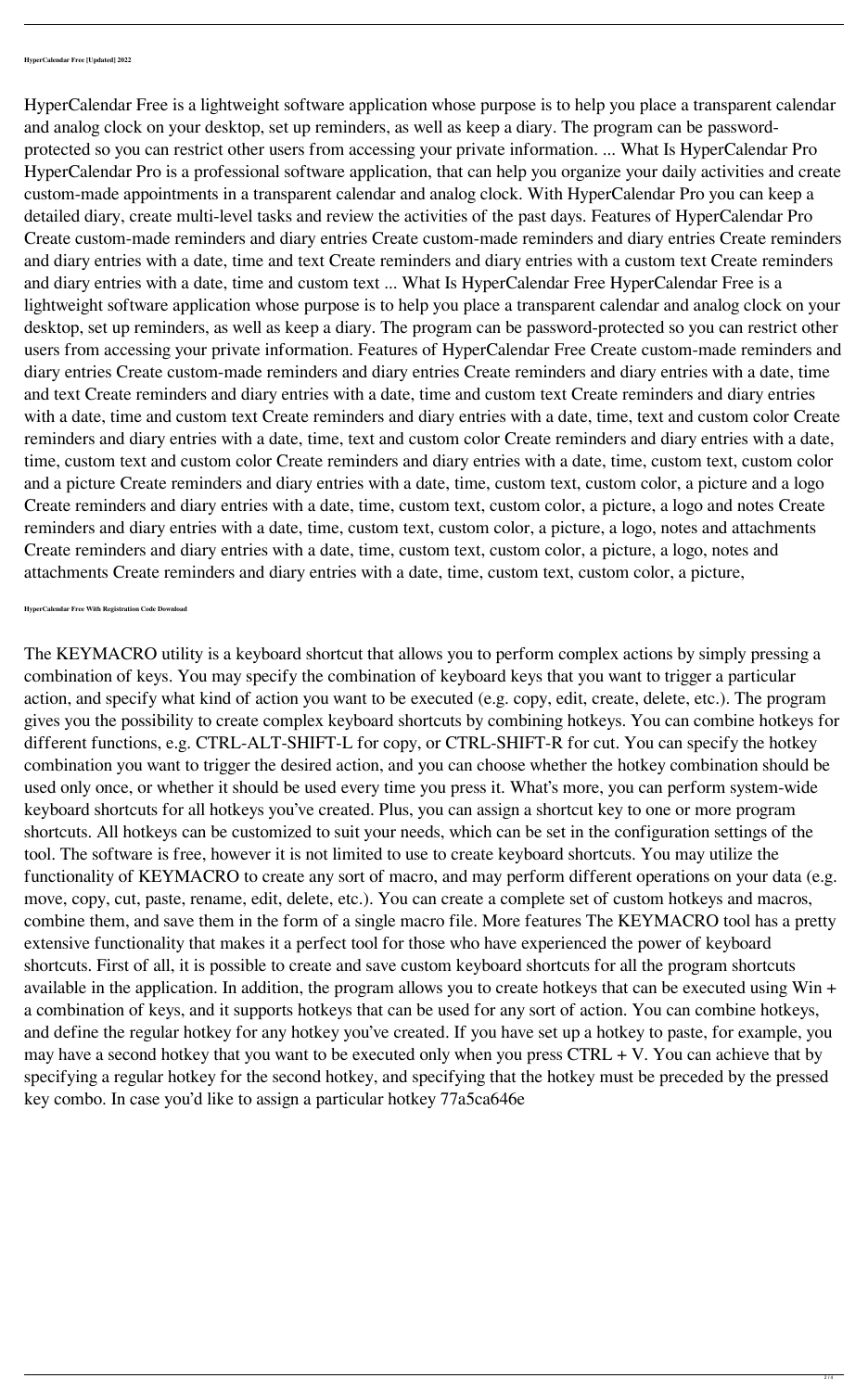HyperCalendar Free is a lightweight software application whose purpose is to help you place a transparent calendar and analog clock on your desktop, set up reminders, as well as keep a diary. The program can be passwordprotected so you can restrict other users from accessing your private information. Calendar customization options The tool gives you the possibility to display a calendar on the screen which can be moved to the desired position. You can choose between preset size options (small, medium or large), adjust the transparency level, and jump to the current date. What's more, you are allowed to make the calendar remain on top of other windows, and go to the next or previous month. Plus, you may show or hide the calendar, analogue clock, and active reminders. Reminder configuration settings A brand-new reminder can be generated by providing information about the time, entering custom text, and setting up recurrence parameters (e.g. once, every day, every week day). In addition, you can test the reminder, remove or update the current reminder, as well as configure custom notifications (e.g. MP3, MID, AIFF). Diary options and general tweaks The application lets you enter custom text in the diary or paste the information from the clipboard, customize the text in terms of alignment, bold, italic or underline mode, and color, change the background color, insert BMP pictures, and import data from RTF file format. General configuration parameters help you run the utility at Windows startup, ask for password each time you want to access the main panel, set the date format, specify the starting day of the week, and change the looks of the GUI by applying different colorful themes. Bottom line All things considered, HyperCalendar Free comes packed with several basic features for helping you manage important events. In case you are looking for advanced options, you can check out the professional edition of the application, HyperCalendar Pro, which comes with support for file attachments in the dictionary, and exporting/printing options. Event Scheduler Professional is a time management software application designed to provide assistance for organizing and scheduling events, appointments, meetings, and social gatherings. It can track all your important events, and display them in a calendar. Main features The program comes with plenty of useful options, including convenient search function, support for all calendar types (e.g. iCal, Windows events, AOL, etc.), and event reminders. Calendar customization You can use Event Scheduler Professional to view an

**What's New in the HyperCalendar Free?**

HyperCalendar Free is a lightweight software application whose purpose is to help you place a transparent calendar and analog clock on your desktop, set up reminders, as well as keep a diary. The program can be passwordprotected so you can restrict other users from accessing your private information. Calendar customization options The tool gives you the possibility to display a calendar on the screen which can be moved to the desired position. You can choose between preset size options (small, medium or large), adjust the transparency level, and jump to the current date. What's more, you are allowed to make the calendar remain on top of other windows, and go to the next or previous month. Plus, you may show or hide the calendar, analogue clock, and active reminders. Reminder configuration settings A brand-new reminder can be generated by providing information about the time, entering custom text, and setting up recurrence parameters (e.g. once, every day, every week day). In addition, you can test the reminder, remove or update the current reminder, as well as configure custom notifications (e.g. MP3, MID, AIFF). HyperCalendar Free gives you the possibility to filter the reminders by date and active entries, and perform searches. Diary options and general tweaks The application lets you enter custom text in the diary or paste the information from the clipboard, customize the text in terms of alignment, bold, italic or underline mode, and color, change the background color, insert BMP pictures, and import data from RTF file format. General configuration parameters help you run the utility at Windows startup, ask for password each time you want to access the main panel, set the date format, specify the starting day of the week, and change the looks of the GUI by applying different colorful themes. Bottom line All things considered, HyperCalendar Free comes packed with several basic features for helping you manage important events. In case you are looking for advanced options, you can check out the professional edition of the application, HyperCalendar Pro, which comes with support for file attachments in the dictionary, and exporting/printing options. Game : Eternal Lands is a visual sandbox game with players to explore and build a large city! Enjoy your journey in this timeless world! (1.1.1.0)... Free download Elder Scrolls Online - Free to Play MMO Browser Game (1.1.0.0) by ZeniMax Online Studios It's time to discover all that Tamriel has to offer in the land of Elder Scrolls Online, the free to play MMO from ZeniMax Online Studios! Step into a world with limitless possibilities!... Free download Sniper Game : Leaper Free Game (v1.0) by Noze Games Sniper Game : Leaper Free Game - By Noze Games in free download.